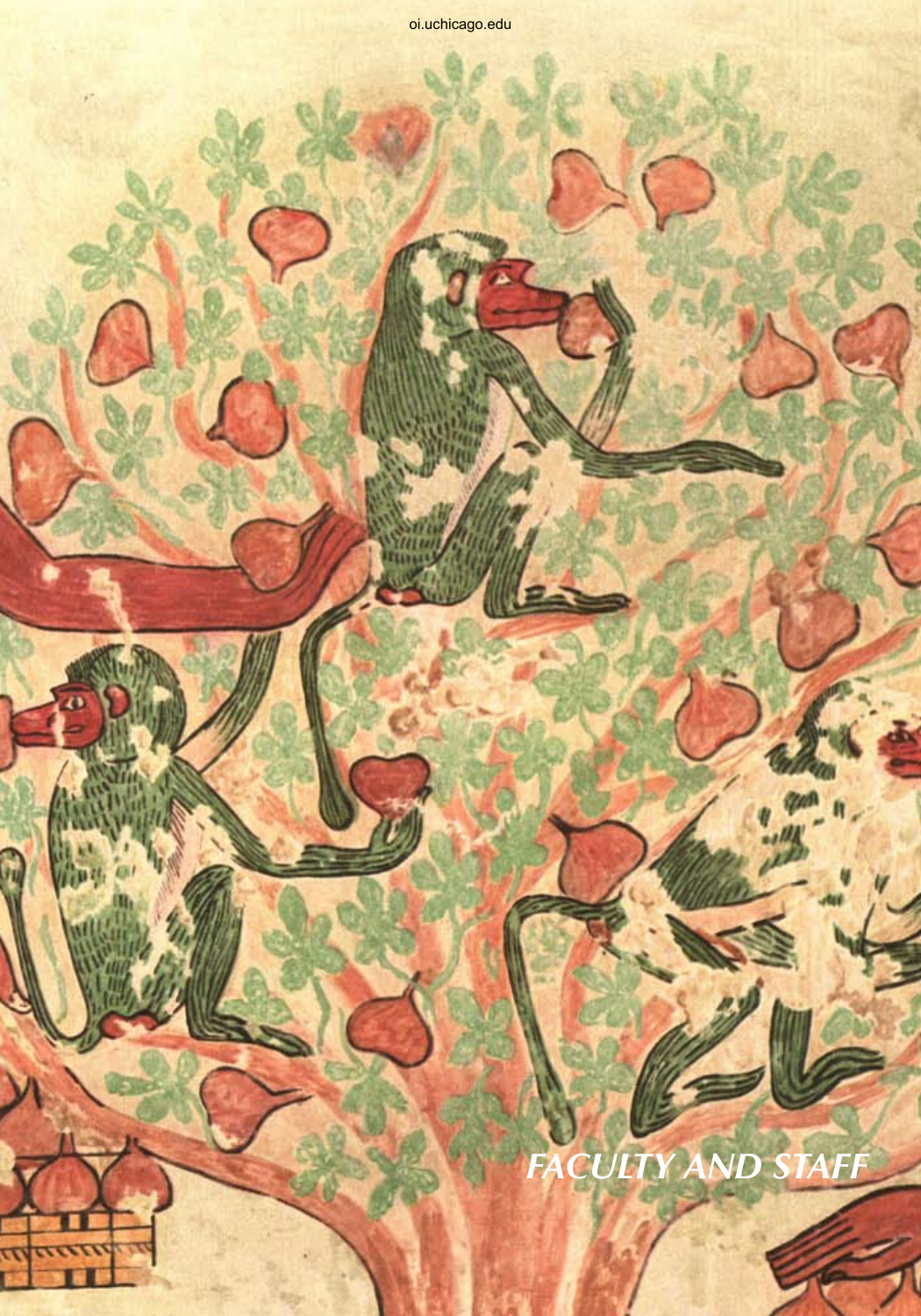*Overleaf: Men gathering figs. Detail from Ancient Egyptian Paintings, Volume I, pl. 7*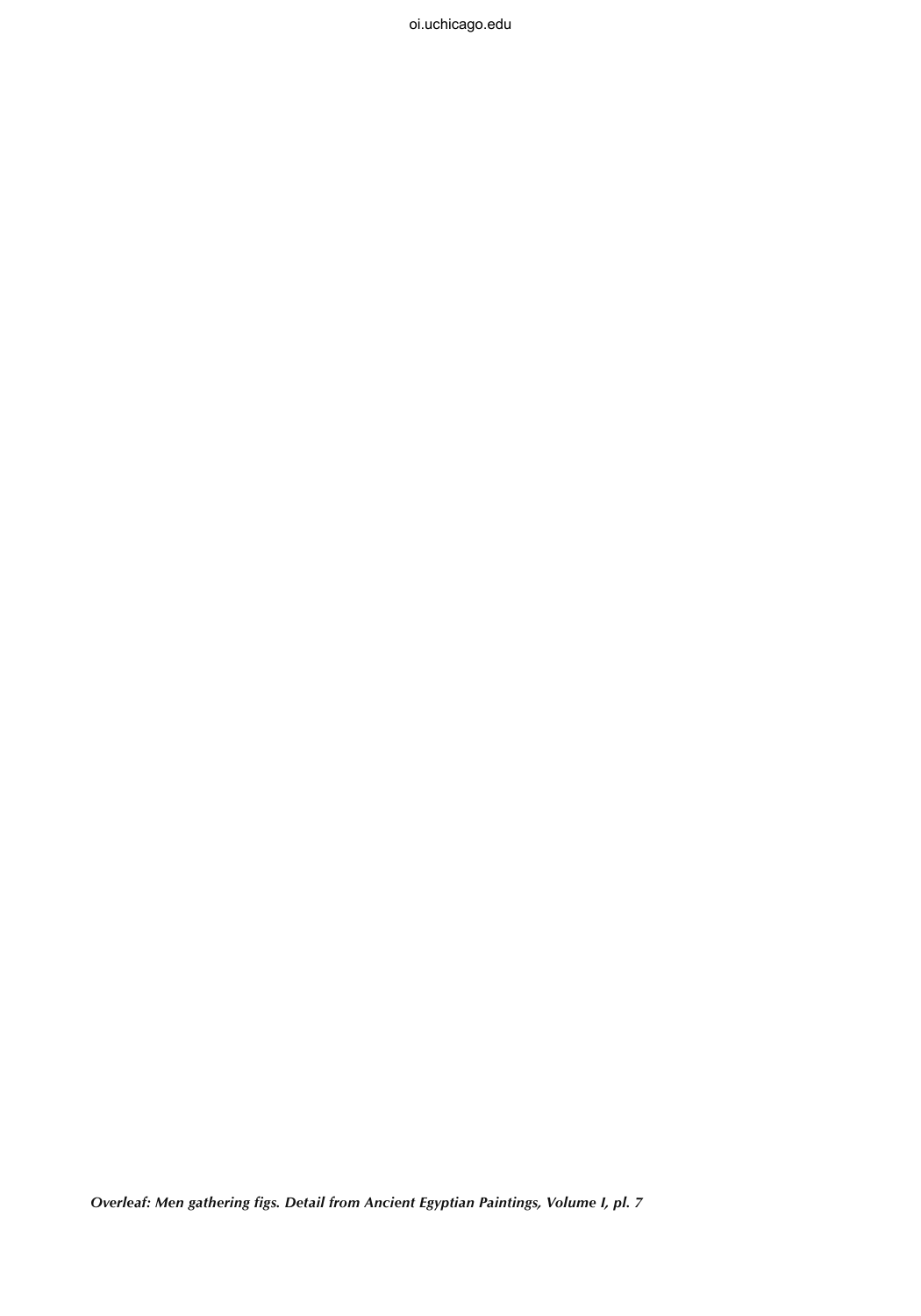# **Faculty and Staff of the Oriental Institute July 1, 2009–June 30, 2010**

## **EMERITUS FACULTY**

Lanny Bell, Associate Professor Emeritus of Egyptology

Robert D. Biggs, Professor Emeritus of Assyriology r-biggs@uchicago.edu, 702-9540

John A. Brinkman, Charles H. Swift Distinguished Service Professor Emeritus of Mesopotamian History j-brinkman@uchicago.edu, 702-9545

Miguel Civil, Professor Emeritus of Sumerology m-civil@uchicago.edu, 702-9542

Peter F. Dorman, Professor Emeritus of Egyptology p-dorman@uchicago.edu

- Gene B. Gragg, Professor Emeritus of Near Eastern Languages g-gragg@uchicago.edu, 702-9511
- Harry A. Hoffner, Jr., John A. Wilson Professor Emeritus of Hittitology & Co-editor of Chicago Hittite Dictionary Project hitt@uchicago.edu, 702-9551
- Wadad Kadi, Avalon Foundation Distinguished Service Professor of Islamic Studies w-kadi@uchicago.edu, 702-2589
- William M. Sumner, Professor Emeritus of Archaeology sumner.1@osu.edu

Edward F. Wente, Professor Emeritus of Egyptology e-wente@uchicago.edu, 702-9539

## **FACULTY**

Scott Branting, Assistant Professor (Research Associate) & Director, Center for Ancient Middle Eastern Landscapes (CAMEL) branting@uchicago.edu, 834-1152

Fred M. Donner, Professor of Near Eastern History f-donner@uchicago.edu, 702-9544

Walter T. Farber, Professor of Assyriology w-farber@uchicago.edu, 702-9546

- McGuire Gibson, Professor of Mesopotamian Archaeology m-gibson@uchicago.edu, 702-9525
- Petra Goedegebuure, Assistant Professor of Hittitology pgoedegebuure@uchicago.edu, 702-9550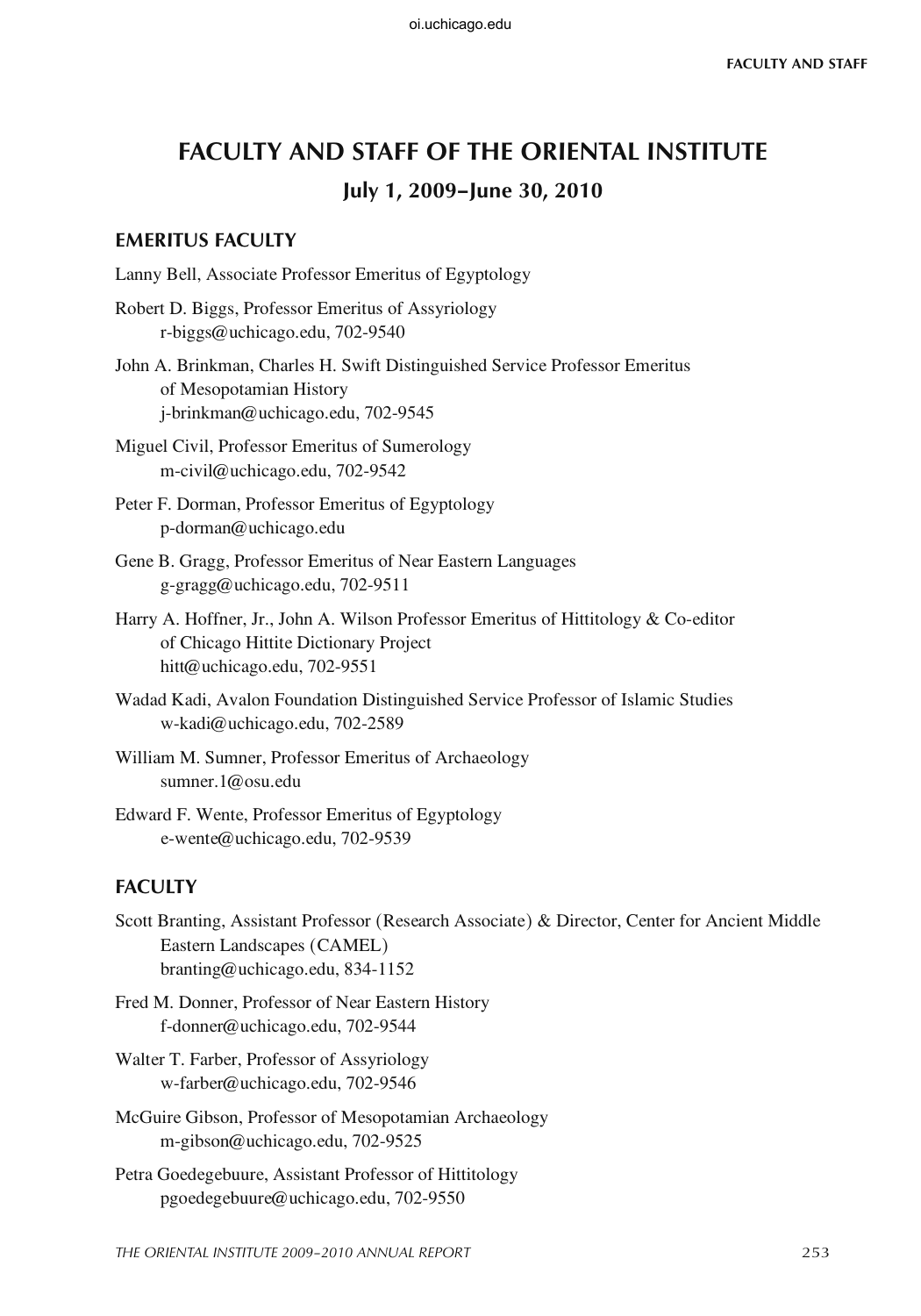#### **Faculty and Staff**

- Norman Golb, Ludwig Rosenberger Professor in Jewish History and Civilization n-golb@uchicago.edu, 702-9526
- Rebecca Hasselbach, Assistant Professor of Comparative Semitics hasselb@uchicago.edu, 834-3290
- Janet H. Johnson, Morton D. Hull Distinguished Service Professor of Egyptology & Editor of Chicago Demotic Dictionary Project j-johnson@uchicago.edu, 702-9530
- Walter E. Kaegi, Professor of Byzantine-Islamic Studies kwal@uchicago.edu, 702-8346, 702-8397
- Nadine Moeller, Assistant Professor of Egyptian Archaeology nmoeller@uchicago.edu, 834-9761
- Dennis G. Pardee, Henry Crown Professor of Hebrew Studies d-pardee@uchicago.edu, 702-9541
- Seth Richardson, Assistant Professor of Ancient Near Eastern History seth1@uchicago.edu, 702-9552
- Robert K. Ritner, Professor of Egyptology r-ritner@uchicago.edu, 702-9547
- Martha T. Roth, Chauncey S. Boucher Distinguished Service Professor of Assyriology, Director and Dean of the Division of the Humanities, & Editor-in-charge of Chicago Assyrian Dictionary Project mroth@uchicago.edu, 702-9551
- David Schloen, Associate Professor of Syro-Palestinian Archaeology
	- d-schloen@uchicago.edu, 702-1382
- Andrea Seri, Assistant Professor of Assyriology aseri@uchicago.edu, 702-0131
- Gil J. Stein, Professor of Near Eastern Archaeology & Director of the Oriental Institute gstein@uchicago.edu, 702-4098
- Matthew W. Stolper, John A. Wilson Professor of Assyriology, Director, Persepolis Fortification Archive Project m-stolper@uchicago.edu, 702-9553
- Theo P. J. van den Hout, Professor of Hittite and Anatolian Languages, Executive Editor of Chicago Hittite Dictionary Project, & Chairman of the Department of Near Eastern Languages and Civilizations tvdhout@uchicago.edu, 834-4688, 702-9527
- Donald Whitcomb, Associate Professor (Research Associate) of Islamic and Medieval Archaeology d-whitcomb@uchicago.edu, 702-9530
- Christopher Woods, Associate Professor of Sumerology & Editor of the *Journal of Near Eastern Studies*  woods@uchicago.edu, 834-8560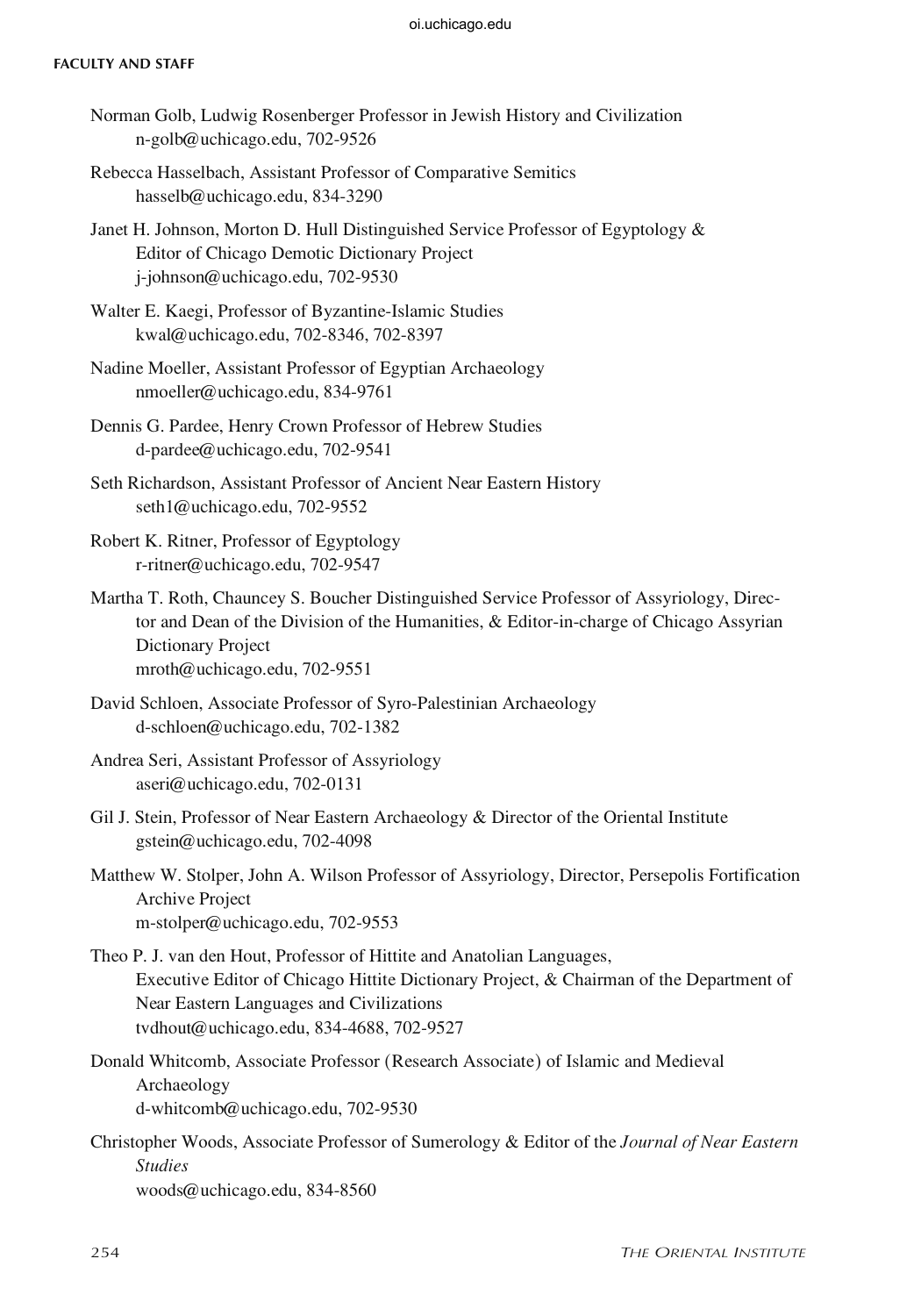K. Aslıhan Yener, Associate Professor of Archaeology a-yener@uchicago.edu, 702-0568

#### **RESEARCH ASSOCIATES**

- Abbas Alizadeh, Senior Research Associate, Iranian Prehistoric Project a-alizadeh@uchicago.edu, 702-9531
- Annalisa Azzoni, Research Associate, Persepolis Fortification Archive Project

annalisa.azzoni@vanderbilt.net

- Richard H. Beal, Senior Research Associate, Chicago Hittite Dictionary Project r-beal@uchicago.edu, 702-3644
- Stuart Creason, Research Associate, Syriac Manuscript Project s-creason@uchicago.edu, 834-8348
- Geoff Emberling, Research Associate & Chief Curator geoffe@uchicago.edu, 702-9863
- Jean Evans, Research Associate, Diyala Project
- Gertrud Farber, Research Associate, Sumerian Lexicon Project g-farber@uchicago.edu, 702-9548
- John L. Foster, Research Associate, Egyptian Poetry jlfoster@uchicago.edu, (847) 475-2613
- Mark Garrison, Research Associate, Persepolis Fortification Archive Project
- François Gaudard, Research Associate, Chicago Demotic Dictionary Project fgaudard@uchicago.edu, 702-9528
- Ronald Gorny, Research Associate, Alishar Regional Project rlg2@uchicago.edu, 702-8624
- Eleanor Guralnick, Research Associate, Khorsabad Project
- Wouter Henkelman, Research Associate, Persepolis Fortification Archive
- Thomas A. Holland, Research Associate, Tell es-Sweyhat Project t-holland@uchicago.edu
- Carrie Hritz, Research Associate, Ayvalipinar Archaeological Project
- W. Raymond Johnson, Research Associate (Associate Professor) & Field Director, Epigraphic Survey wr-johnson@uchicago.edu, 834-4355
- Charles E. Jones, Research Associate cejo@uchicago.edu,
- Morag Kersel, Research Associate, Galilee Prehistory Project
- Mark Lehner, Research Associate, Giza Plateau Mapping Project MarkLehner@aol.com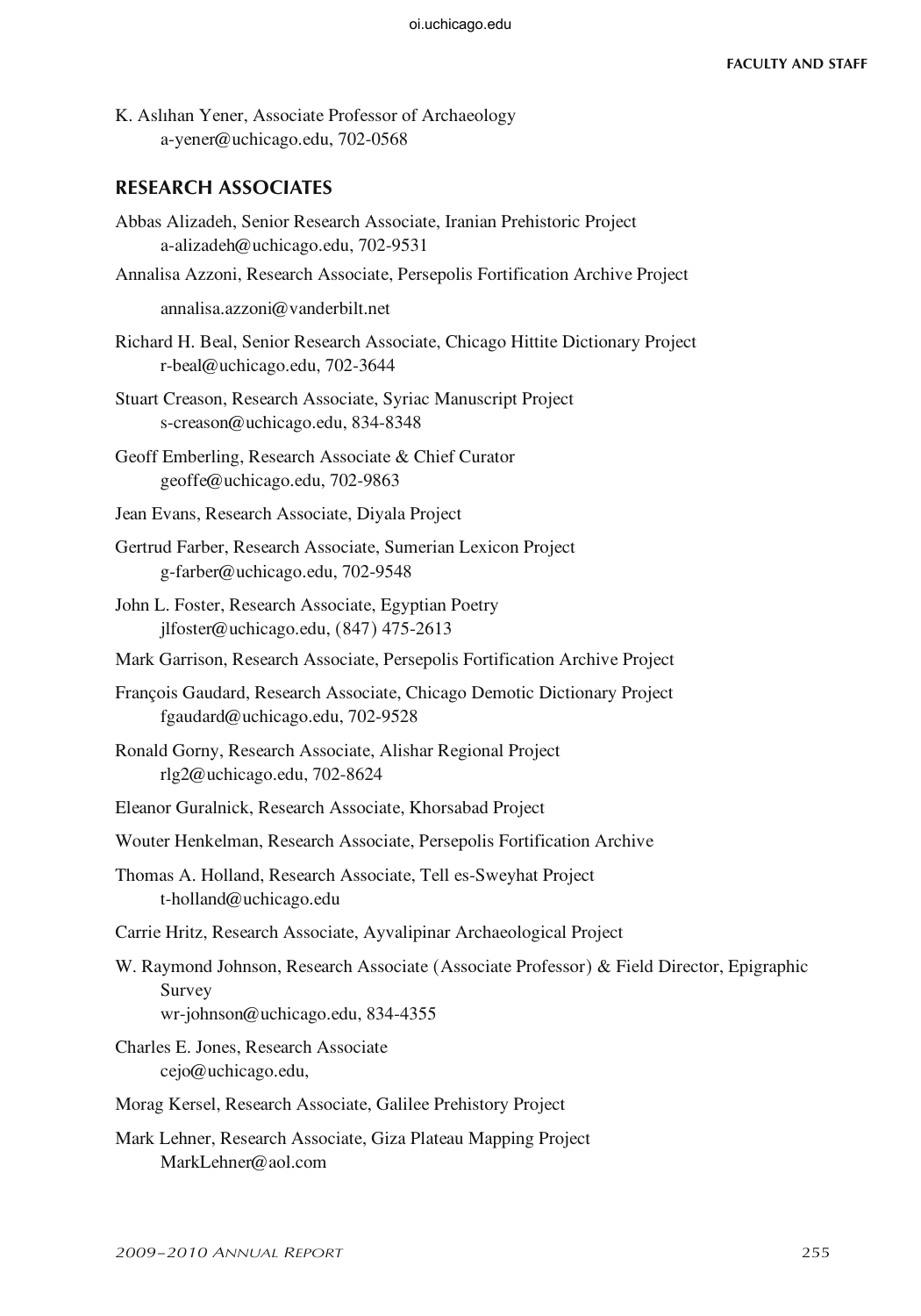#### **Faculty and Staff**

- J. Brett McClain, Research Associate & Senior Epigrapher, Epigraphic Survey jbmcclai@uchicago.edu, 702-9524
- Carol Meyer, Research Associate, Bir Umm Fawakhir Project c-meyer@uchicago.edu

Rana Özbal, Research Associate, Tell Kurdu Project

- Hratch Papazian, Research Associate
- Marina Pucci, Research Associate, Chatal Höyük Publication Project
- Clemens D. Reichel, Senior Research Associate, Diyala Project cdreiche@uchicago.edu, 702-1352
- Yorke Rowan, Research Associate, Ancient Studies and Director, Galilee Prehistory Project ymrowan@uchicago.edu, 702-0086
- Abdul-Massih Saadi, Research Associate, Syriac Manuscript Initiative asaadi@nd.edu, (574) 631-8419
- Mohammed Moin Sadeq, Research Associate
- John C. Sanders, Senior Research Associate & Head, Computer Laboratory jc-sanders@uchicago.edu, 702-0989
- Seth Sanders, Research Associate, West Semitic Political Lexicon
- O©uz Soysal, Senior Research Associate, Chicago Hittite Dictionary Project o-soysal@uchicago.edu, 702-3644
- Geoffrey Summers, Research Associate, Kerkenes Project
- Emily Teeter, Research Associate & Special Exhibits Coordinator e-teeter@uchicago.edu, 702-1062
- Raymond Tindel, Research Associate r-tindel@uchicago.edu
- Magnus Widell, Research Associate widell@uchicago.edu
- Tony Wilkinson, Research Associate, MASS Project t.j.wilkinson@durham.ac.uk
- Bruce Williams, Research Associate Bbwillia@uchicago.edu, 702-3686
- Richard Zettler, Research Associate
- Karen L. Wilson, Research Associate k-wilson@uchicago.edu

### **STAFF**

Keli Alberts, Artist, Epigraphic Survey kelialberts@hotmail.com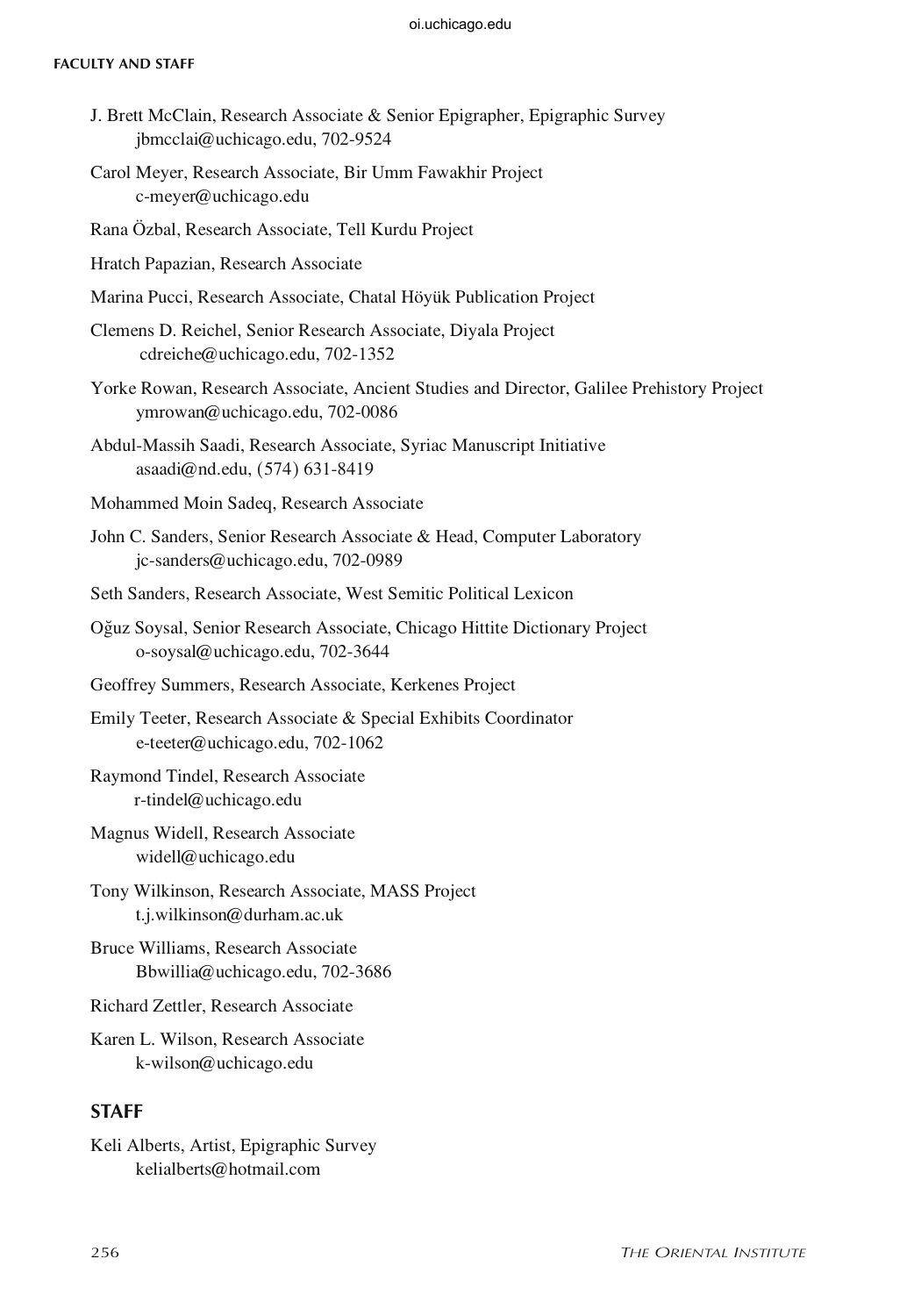Susan Allison, Assistant Registrar, Museum srallison@uchicago.edu, 702-9518

Amar Annus, Postdoctoral Scholar (until 08/31/09)

Alain Arnaudies, Digital Archives Database, Epigraphic Survey arnaudies@laposte.net

Emmanuelle Arnaudies, Digital Archives Database, Epigraphic Survey emmanuellearnaudies@free.fr

Denise Browning, Manager, Suq d-browning1@uchicago.edu, 702-9509

Marie Bryan, Librarian, Epigraphic Survey mebryan@usa.net, 702-9524

Steven Camp, Executive Director shcamp@uchicago.edu, 702-1404

- Dennis Campbell, Research Project Professional, Persepolis Fortification Archive Project drcampbell@uchicago.edu, 702-5249
- Jessica Caracci, Education Programs Assistant, Education j-caracci@uchicago.edu, 702-9507
- D'Ann Condes, Financial Management Assistant dcondes@uchicago.edu, 834-0451
- Laura Culbertson, Postdoctoral Scholar (from 09/01/09) leculber@uchicago.edu, 702-2589
- Laura D'Alessandro, Head, Conservation Laboratory, Museum lada@uchicago.edu, 702-9519
- Margaret De Jong, Artist, Epigraphic Survey mdejong98ch@hotmail.com, 702-9524
- Christina Di Cerbo, Epigrapher, Epigraphic Survey tinadicerbo@hotmail.com, 702-9524
- Catherine Dueñas, Volunteer Programs Associate, Volunteer Office c-duenas@uchicago.edu, 702-1845

Virginia Emery, Epigrapher, Epigraphic Survey vlemery@uchicago.edu, 702-9524

- Wendy Ennes, Senior Manager, Teacher and e-Learning Programs, Museum Education wennes@uchicago.edu, 834-7606
- Terry Friedman, Volunteer Programs Associate, Volunteer Office et-friedman@uchicago.edu, 702-1845
- Christian Greco, Epigrapher, Epigraphic Survey christian.greco@usa.net
- Samir Guindy, Administrator, Epigraphic Survey samsgu1952@hotmail.com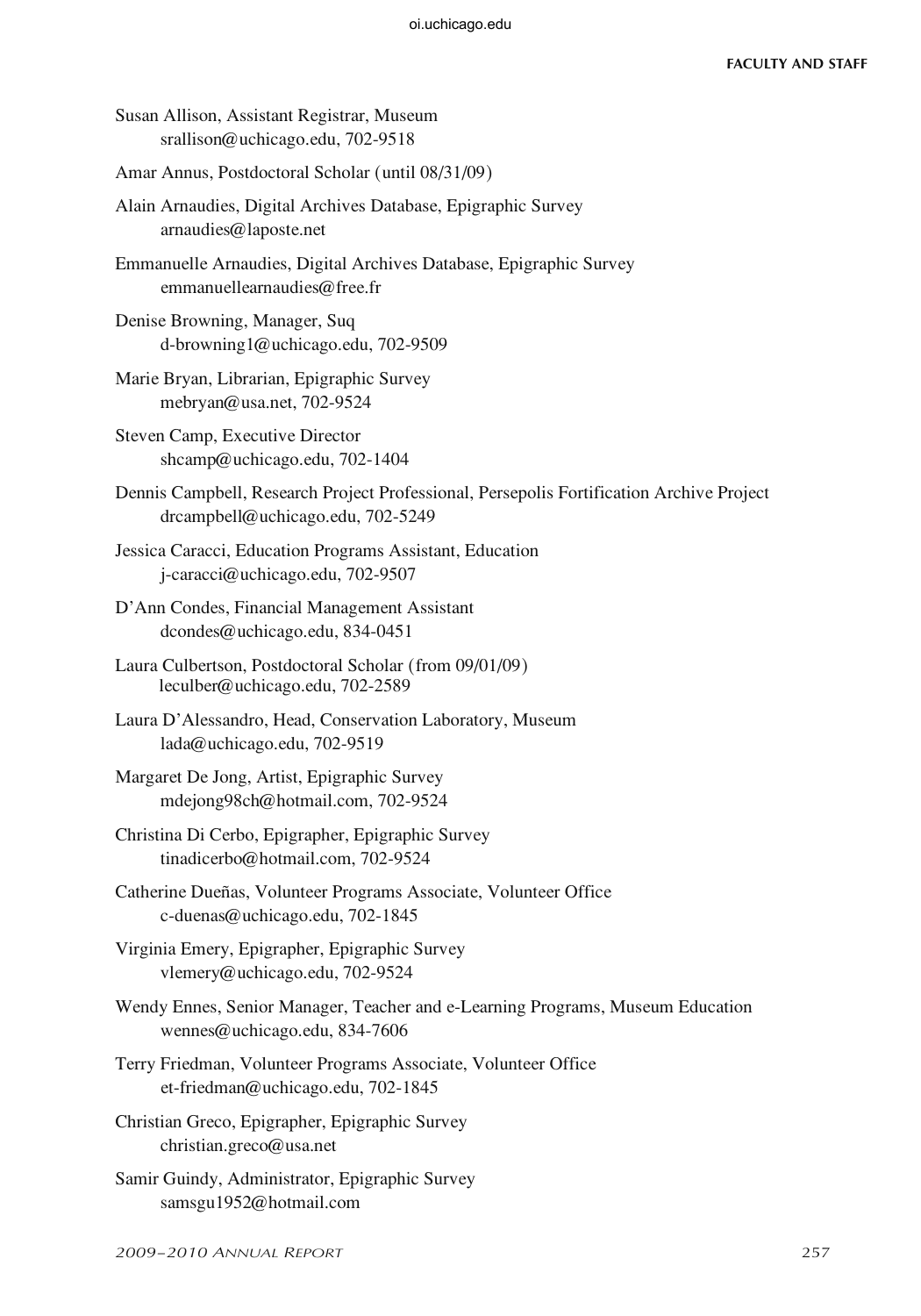#### **Faculty and Staff**

- Lotfi Hassan, Conservator, Epigraphic Survey hslotfi@yahoo.it, 702-9524
- James B. Heidel, Architect, Epigraphic Survey
- Anait Helmholz, Library Assistant, Epigraphic Survey anaith@succeed.net
- Frank Helmholz, Mason, Epigraphic Survey frankhel@succeed.net
- Carla Hosein, Financial Manager cchosein@uchicago.edu, 834-9886
- Monica Hudak, Conservator (until 09/30/09)
- Thomas James, Assistant Curator of Digital Collections, Museum trjames@uchicago.edu, 834-8950
- Helen Jacquet, Egyptologist Consultant, Epigraphic Survey jeanhelka@aol.com, 702-9524
- Jean Jacquet, Architect Consultant, Epigraphic Survey jeanhelka@aol.com, 702-9524
- Hiroko Kariya, Conservator, Epigraphic Survey hkariya@aol.com, 702-9524
- Jen Kimpton, Epigrapher, Epigraphic Survey jenkimpton@hotmail.com, 702-9524
- Yarko Kobylecky, Photographer, Epigraphic Survey museumphoto@hotmail.com, 702-9524
- Carole Krucoff, Head, Public Education, Education c-krucoff@uchicago.edu, 702-9507
- John Larson, Museum Archivist, Museum ja-larson@uchicago.edu, 702-9924
- Susan Lezon, Photo Archivist and Photographer, Epigraphic Survey suelezon@gmail.com, 702-9524
- Erik Lindahl, Gallery Preparator, Museum lindahl@uchicago.edu, 702-9516
- Adam Lubin, Security and Visitor Services Supervisor alubin@uchicago.edu, 702-5112
- Jill Carlotta Maher, Assistant to the Director of the Epigraphic Survey jillcarlottamaher@yahoo.com, 702-9524
- Helen McDonald, Registrar, Museum helenmcd@uchicago.edu, 702-9518
- Kathleen R. Mineck, Research Project Professional, Chicago Hittite Dictionary Project, & Managing Editor, *Journal of Near Eastern Studies* kmineck@uchicago.edu, 702-9592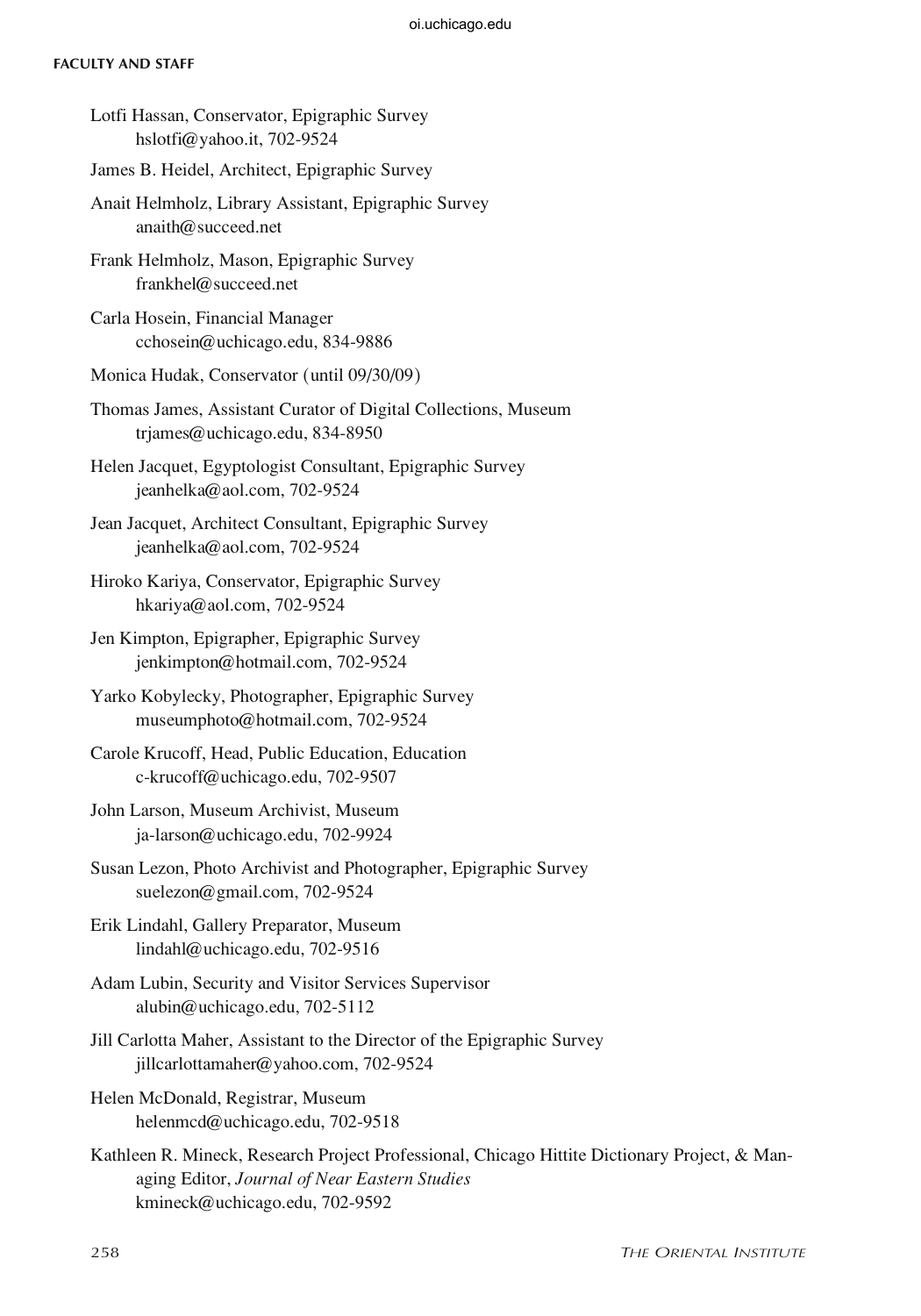- Clinton Moyer, Research Project Professional, Persepolis Fortification Archive Project cjm52@cornell.edu, 702-5249
- Kaye Oberhausen, Development Associate (until 10/02/09)
- Susan Osgood, Artist, Epigraphic Survey sittsu@sover.net, 702-9524
- Safinaz Ouri, Finance Manager, Epigraphic Survey safinazo@hotmail.com, 702-9524
- Mariana Perlinac, Assistant to the Director oi-administration@uchicago.edu, 834-8098
- Conor Power, Structural Engineer, Epigraphic Survey conorpower@msn.com, 702-9524
- Maeve Reed, Membership Coordinator (from 07/28/09) oi-membership@uchicago.edu, 834-9777
- Anna Ressman, Photographer, Museum annaressman@uchicago.edu, 702-9517
- Sarah Sapperstein, Membership Coordinator (until 07/31/09)
- Foy Scalf, Head of Research Archives scalffd@uchicago.edu, 702-9537
- Sandra Schloen, Database Analyst, Chicago Hittite Dictionary Project, & Persepolis Fortification Archive Project sschloen@uchicago.edu
- Julia Schmied, Blockyard and Archives Assistant, Epigraphic Survey julisch@citromail.hu
- Leslie Schramer, Editor, Publications Office leslie@uchicago.edu, 702-5967
- Rebecca Silverman, Development Associate (from 01/04/10) rsilverman@uchicago.edu, 702-5062
- Elinor Smith, Photo Archives Registrar, Epigraphic Survey elliesmith26@yahoo.com, 702-9524
- Amir Sumaka'i Fink, Research Project Professional, Zincirli Project asumakai@uchicago.edu
- Karen Terras, Research Project Professional, Nippur Project (from 11/19/09) kterras@uchicago.edu, 702-1352
- Thomas Urban, Managing Editor, Publications Office t-urban@uchicago.edu, 702-5967
- Krisztián Vértes, Artist, Epigraphic Survey euergetes@freemail.hu
- Alison Whyte, Assistant Conservator, Conservation Laboratory, Museum aawhyte@uchicago.edu, 702-9519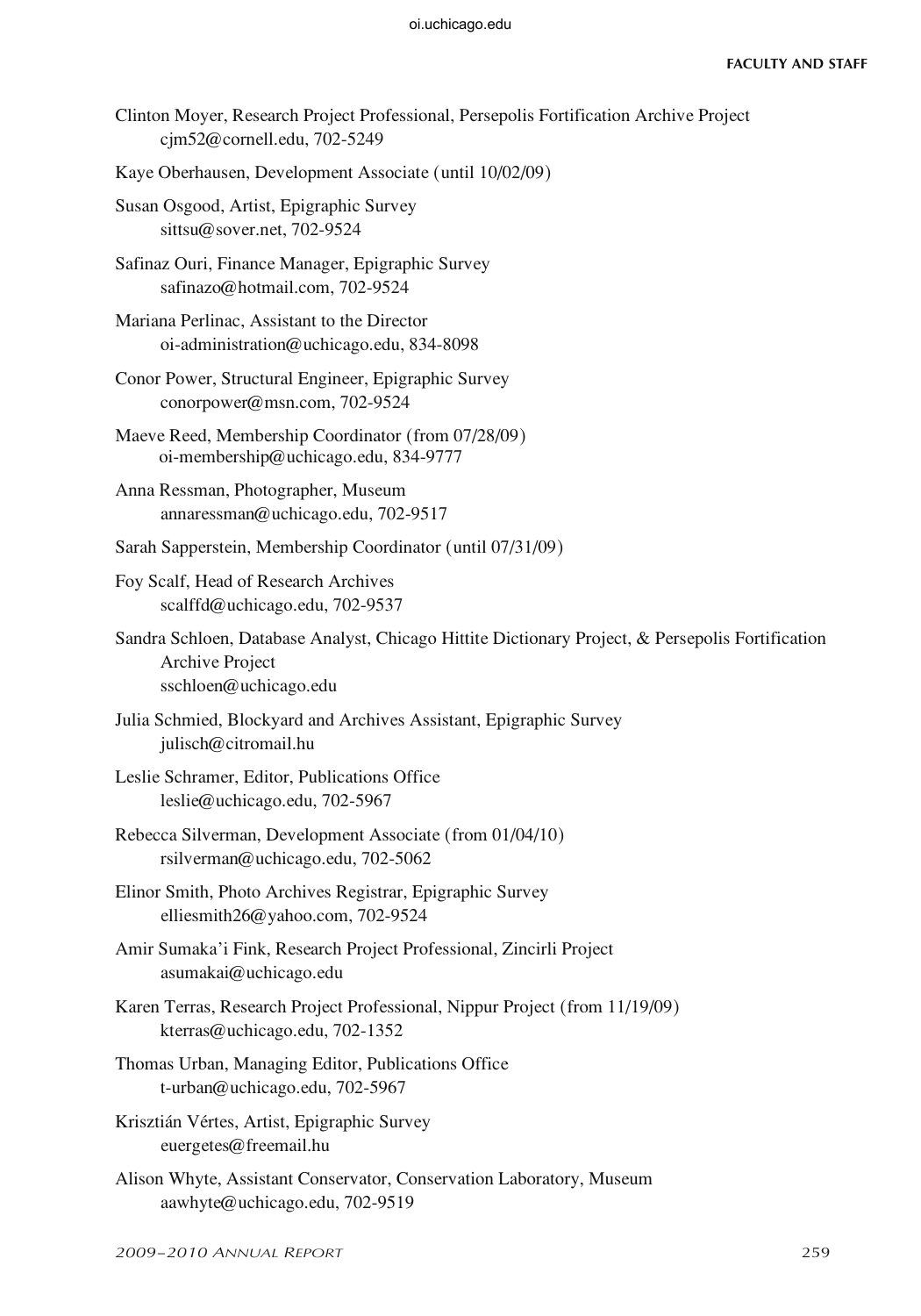——————————

#### **Faculty and Staff**

Meghan Winston, Special Events Coordinator (from 11/09/09) meghanwinston@uchicago.edu, 834-9775

Brian Zimerle, Preparator zimerle@uchicago.edu, 702-9516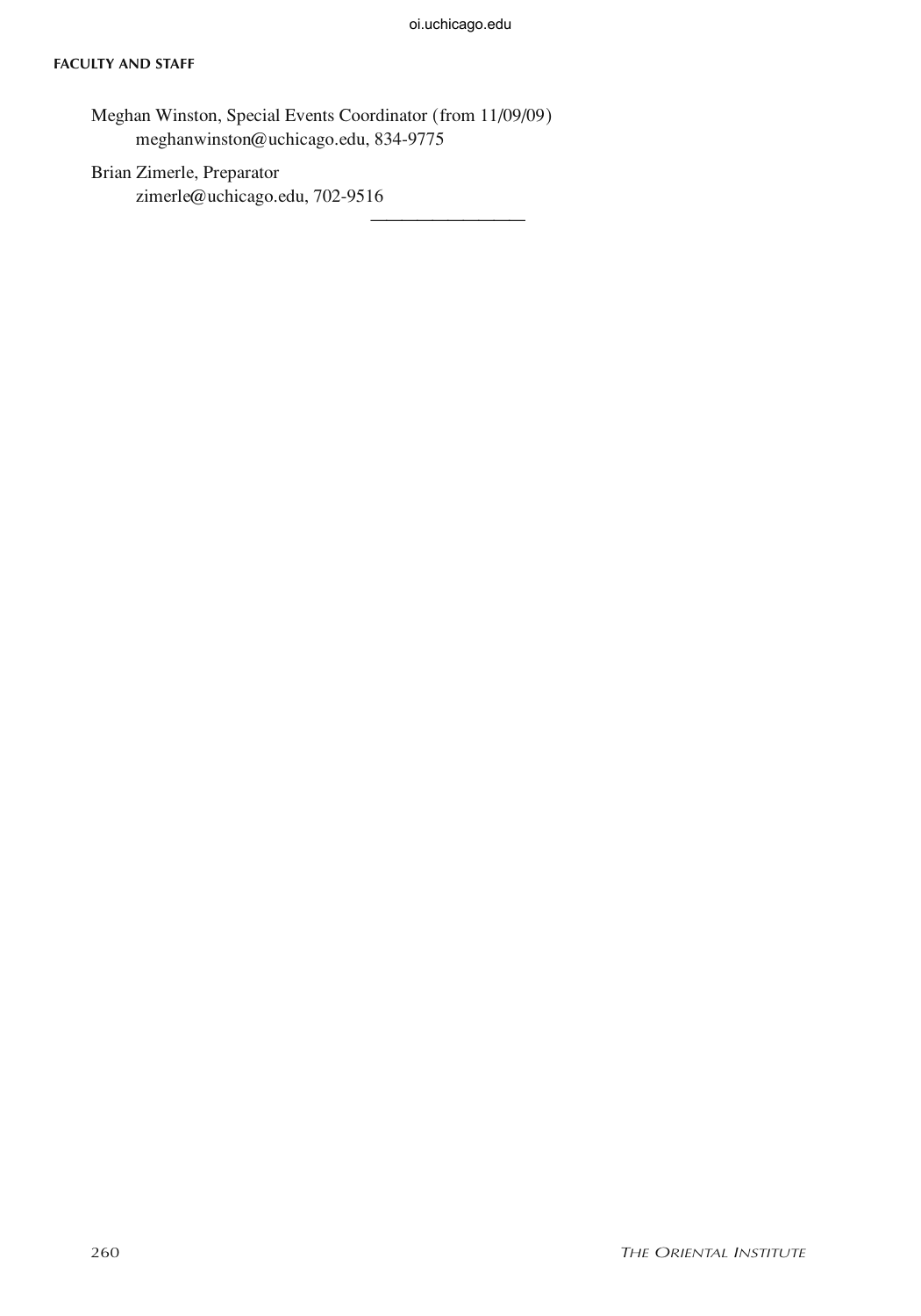# **Notes**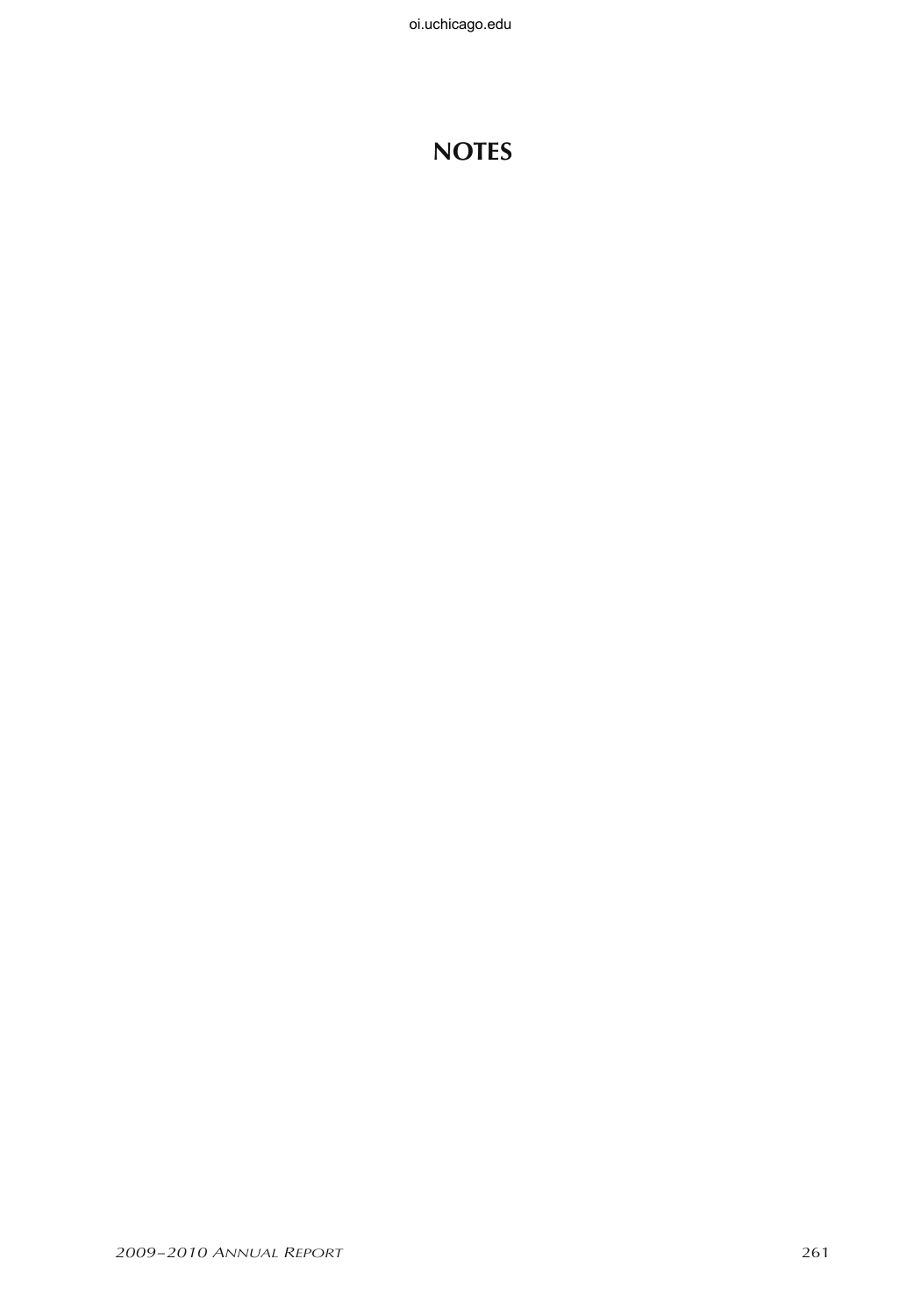# **Notes**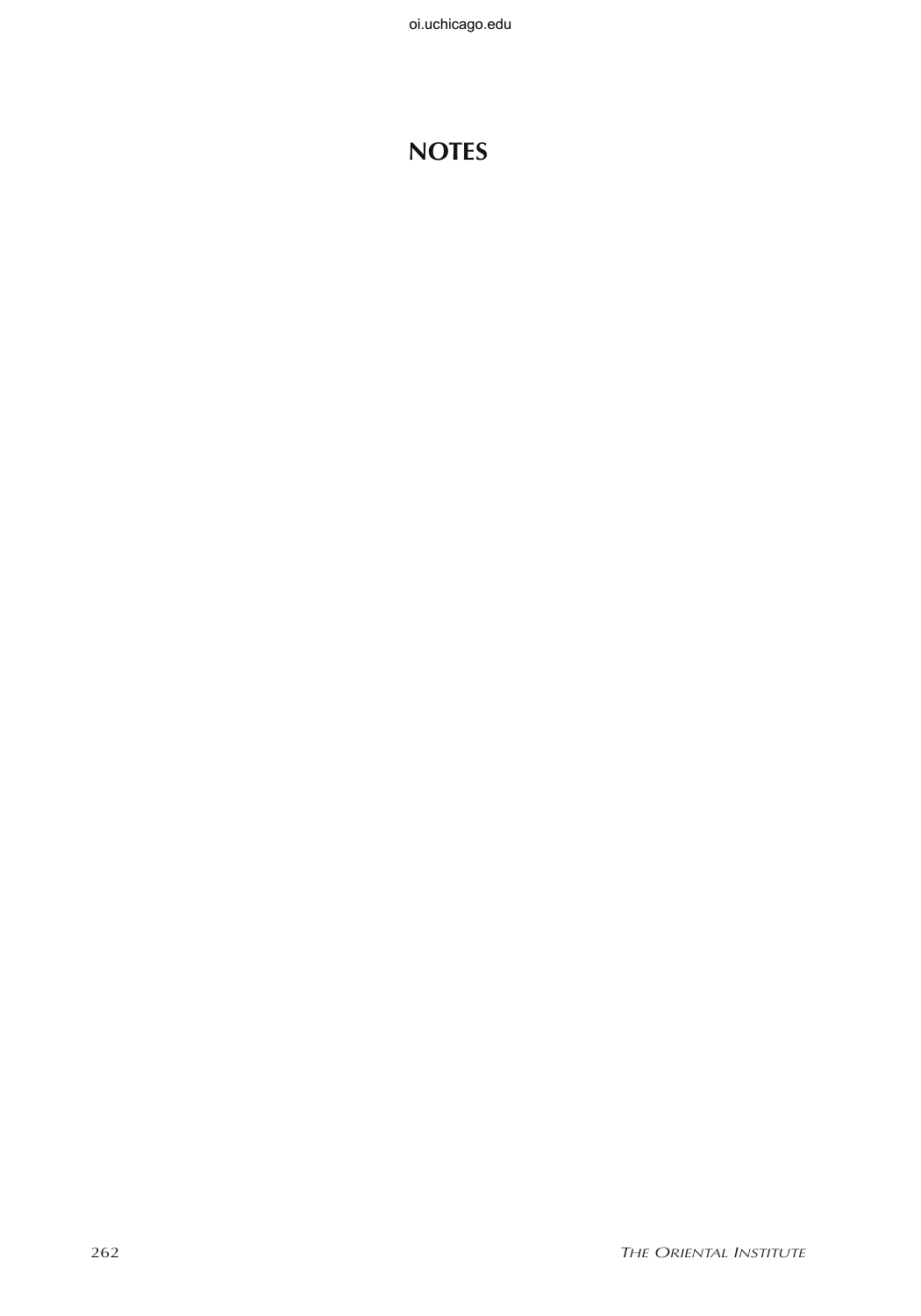# **Notes**